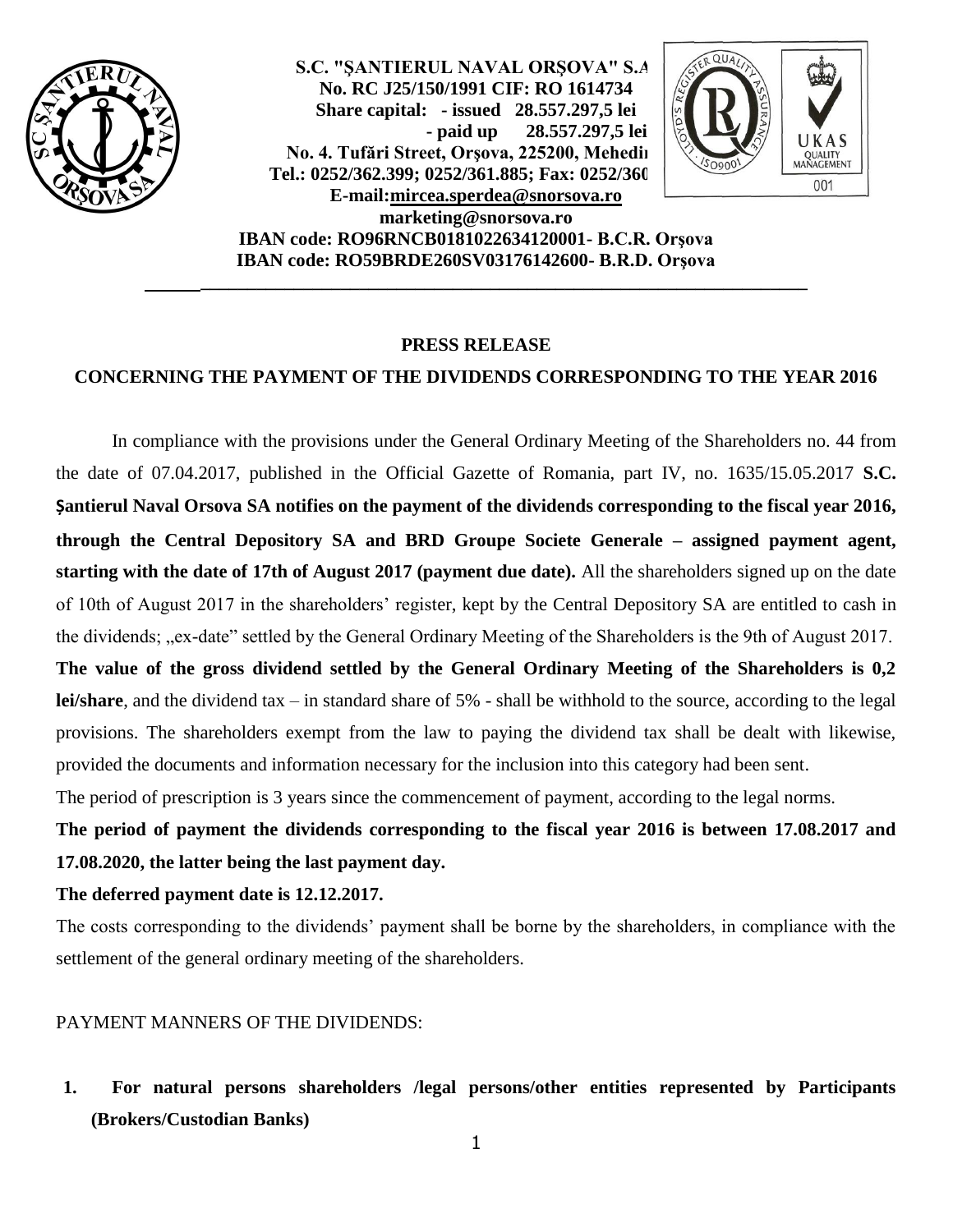For the shareholders, natural persons, legal persons or other entities who on the registration date of 10.08.2017, hold shares outlined in Section II of the Shareholders' Register Santierul Naval Orsova, the corresponding amounts shall be paid automatically through bank transfer, following the instructions of the Central Depository, in the Participants' accounts at the payment date, no additional documents being needed, provided that the named shareholders did not state their option to defer the payment to the Participant, and the Participant did not notify on that date to the Central Depository within the reporting from the registration date.

The deferred payment date applies only to non-resident shareholders who have an account with the Participant and who opt to delay the payment for a date after the Payment Date, in order to qualify for the more favorable provisions of the Conventions for the avoidance of Double Taxation and which represents the due date settled, up to which the payment of the dividends can be delayed to the shareholders who expressed this payment option.

**In the case when the shareholders opted for the delayed payment, the documents shall be sent up to the latest 04.12.2017 to Santierul Naval Orsova SA,** no. 4 Tufari Street, Orsova, Mehedinti County.

For the shareholders who requested the deferred payment and who didn't file the fiscal residency certificates until 04.12.2017, the dividends shall be paid on the date of the deferred payment, the applicable tax rates will be the ones settled by the law.

In order to benefit from the **legal applicable provisions of the pension funds**, namely the exemption from the dividends tax payment, according to Law no. 227/2015 concerning the Fiscal code with further amends and abridges, the Participants (Custodian Bank or Broker) who have in their portfolio clients retiring funds will sent, until the date of 11.08.2017, to S.C. Șantierul Naval Orșova SA a list with them, accompanied by all the legal documents which certify this quality (retiring funds).

# **2. For the shareholders natural persons/legal persons/other entities not represented by a Participant (broker/custodian bank) who request the Central Depository the payment by transfer to a bank account**

The shareholders, not represented by a Participant may request the Central Depositary the payment of dividends in a bank account through the Form of IBAN code collection sent by mail to: Central Depository SA - Bucharest, Bd. Carol I no. 34-36, sector 2 or filed at the headquarters of the Central Depository.

The declared bank account is valid also for future dividend payments. The shareholder will communicate to the Central Depository any changes to the information about the bank account.

**2.1.** The natural persons shareholders*,* in person or through legal or conventional representative will submit the Central Depository the Form of IBAN code collection, which will specify the bank and the account (IBAN code) opened on the shareholder's name (the model is available on the website of the Central Depository www.depozitarulcentral.ro ), accompanied by:

- a copy of the valid identity document, containing a legible personal identification number – certified by the holder as "certified true copy";

- a statement of account or a document issued by the bank (signed and, if necessary, stamped) confirming the existence of the account on the Shareholder's name, mentioning the IBAN code, in original;

- copies of documents proving that the person signing the form is the conventional or legal representative, if necessary – certified by the holder as "certified true copy".

- copy proof payment fee for collecting IBAN code

**2.2**. The legal entities shareholders, through legal or conventional representative, will present the Central Depository the Form of IBAN code collection, mentioning the bank and the account (IBAN code) opened on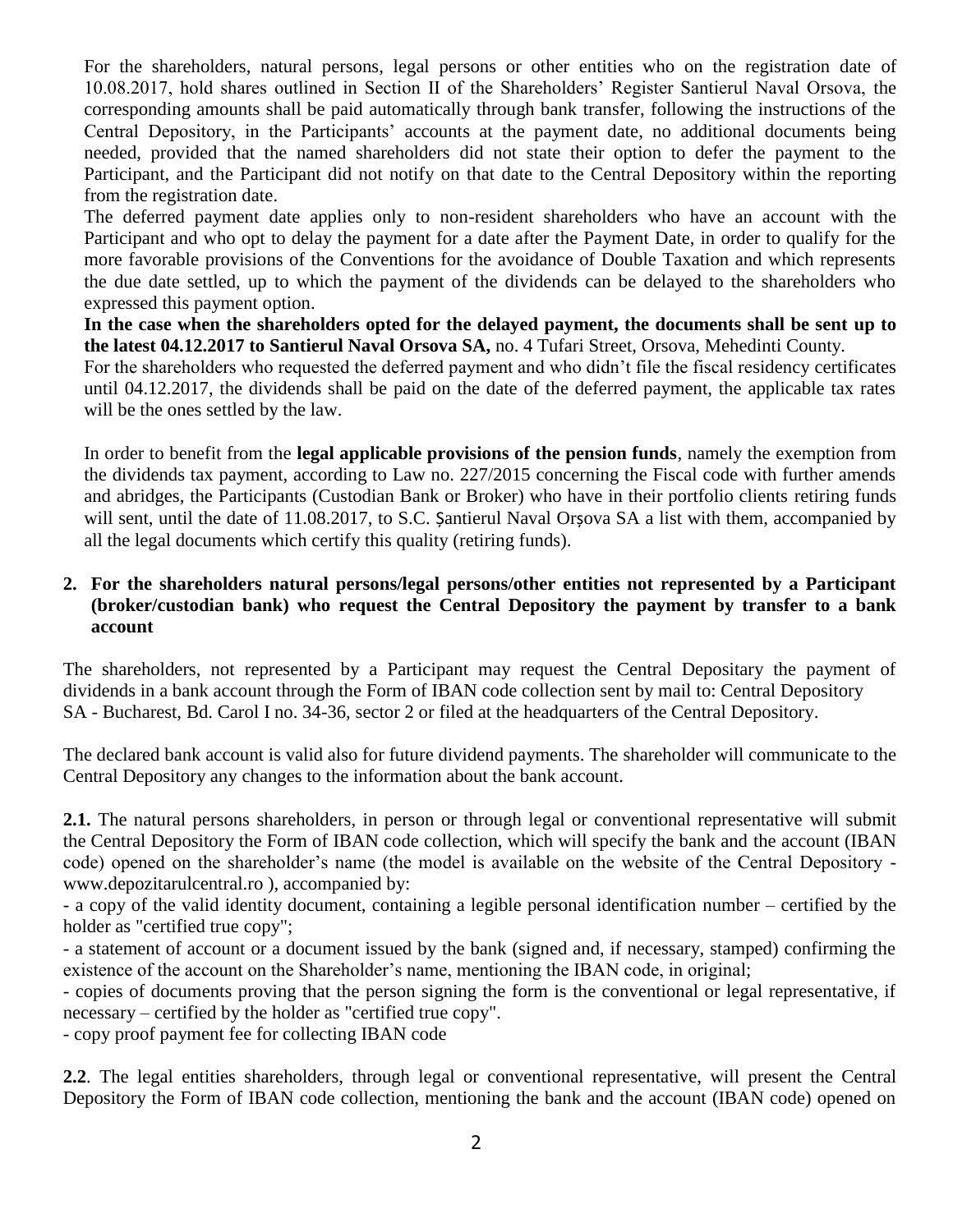the Shareholder's name (the model is available on the website of the Central Depository www.depozitarulcentral.ro ), accompanied by:

- copy of the registration certificate – certified by the holder as "certified true copy";

- copy of the document certifying the quality of the company's legal representative (valid Abstract from the Trade Register issued by the Trade Register / the corresponding entity - for entities of foreign nationality) certified by the holder as "certified true copy;

- copy of documents proving that the person signing the form is the conventional or legal representative, as appropriate – certified by the holder as "certified true copy ".

- a statement of account or a document issued by the bank (signed and, if appropriate, stamped) confirming the existence of the account on the shareholder's name – legal entity, mentioning the IBAN code, in original; - copy proof payment fee for collecting IBAN code

The documents submitted in a foreign language will be accompanied by a legalized translation into Romanian and, if they are issued by a foreign authority, they must have an apostille or super-validate, as appropriate.

The Central Depository verifies the documentation submitted by the Holders of financial instruments, as described in sections 2.1 and 2.2, and, if the documentation isn't complete, it requests its completion.

For the payment by bank transfer on the Payment Date, the Forms for IBAN code collection must be received by the Central Depository at least 4 days prior to the Payment Date.

# **3. For the shareholders natural and legal persons who cannot find themselves in none of the above mentioned cases, the payment shall be realized through the payment agent – BRD Groupe Societe Generale, as following:**

# **3.1 The payment of the dividends to the BRD units, in cash, shall be thus made:**

- All the payments made to the counter shall be confirmed by the signature of the person collecting effectively the dividends.
- For the resident natural persons who present themselves in person at the counter, the payment of the amounts is made based on the identification card containing the personal identification code (PIN number).
- For the shareholders not represented by a Participant, the non-resident natural persons who present themselves in person at the counter, the payment of the amounts is made based on the passport.
- For the shareholders not represented by a Participant, the natural persons under the age of 14, the payment of the Amounts is made to the legal representative, namely – the tutor / the parent of the minor, based on the following documents: the birth certificate of the Holders who are not represented by the Participant that must include the C.N.P./P.I.N number  $+1$  photocopy certified as being in accordance with the original (the photocopy will be held), the legal document establishing the tutorship if the tutor is not one of the parents + 1 photocopy certified as being in accordance with the original (the photocopy will be held), and the identification document of the tutor / parent  $+1$  photocopy certified as being in accordance with the original (the photocopy will be held).
- For the shareholders not represented by a Participant, the natural persons placed under guardianship, the payment of the amounts is made to the curator of that person, based on the following documents: the identity document of the Holders who are not represented by the Participant, that must contain the C.N.P.  $/P.I.N + 1$  photocopy certified as being in accordance with the original (the photocopy will be held), the legal document establishing the guardianship  $+1$  photocopy certified as being in accordance with the original (the photocopy will be held) and the curator's identity document + 1 photocopy certified as being in accordance with the original (the photocopy will be held).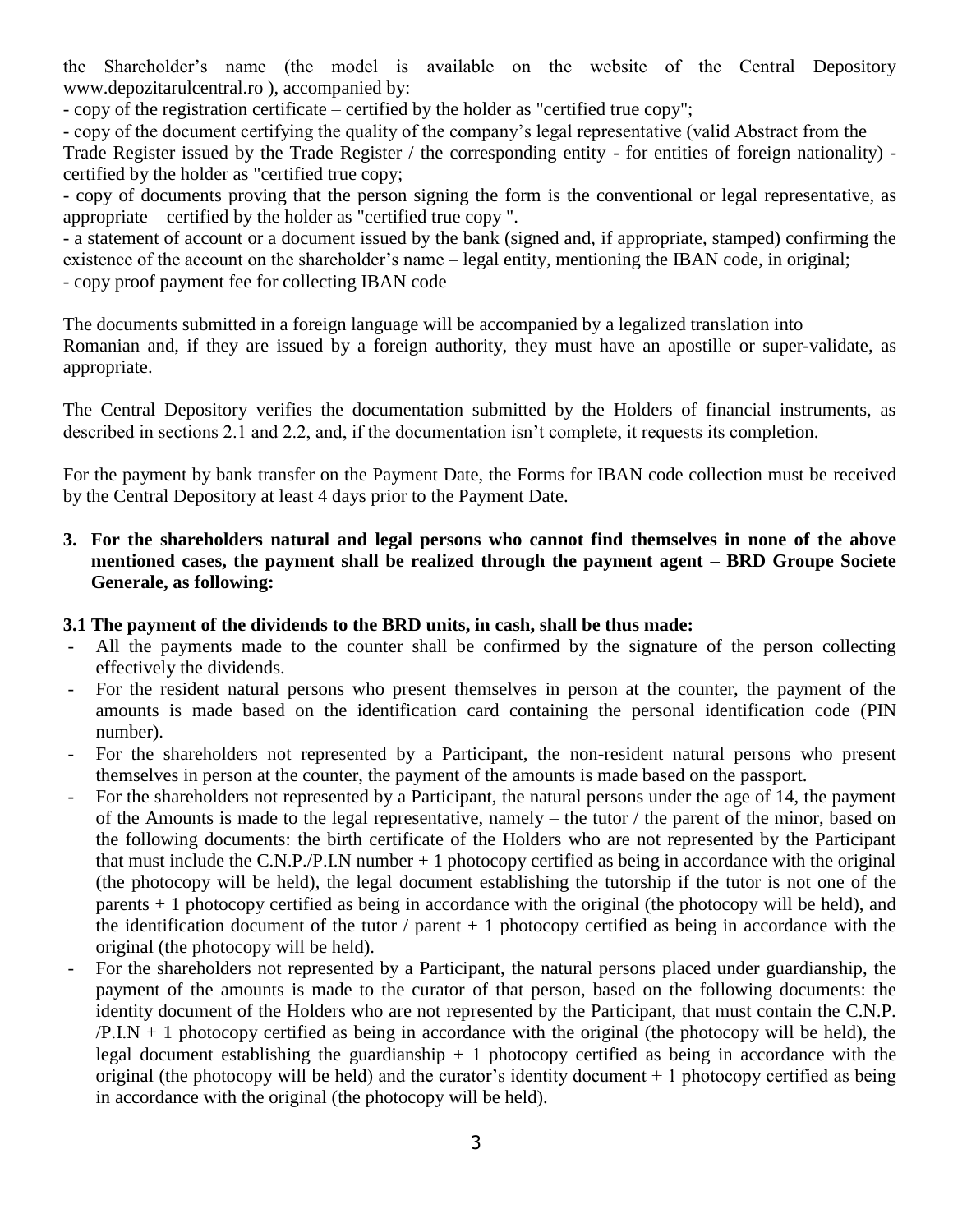- For the shareholders not represented by a Participant, the individuals who don't present themselves in person at the counter, but designate another person in this respect, the payment of the amounts is made to their proxies, based on the following documents: a special authenticated power of attorney, that mentions the right to receive the amounts, issued not more than 3 years prior to the date of the payment, unless the power of attorney has a term of validity bigger than 3 years and is valid at the date on which the payment is made + 1 photocopy certified as being in accordance with the original (the photocopy will be held) and the identity document of the proxy  $+1$  photocopy certified as being in accordance with the original (the photocopy will be held).

The documents submitted in a foreign language will be accompanied by a legalized translation into

Romanian and, if they are issued by a foreign authority, they must include an apostille or super-validation, as appropriate.

# **The payment of the amounts will not be made in cash at the counter in the following cases:**

a) to the shareholders whose PIN number/ID from the documents shown at the counter doesn't coincide with the one communicated to the Central Depository, in which case the Holders who aren't represented by the Participant will address to the Central Depository.

b) To the heirs of the deceased Holders, who aren't represented by the Participant, enlisted in the File, in which case the Holders not represented by the Participant will address to the Central Depository.

Payments in cash will be made in accordance with the limits established by the applicable Legislation, during the working hours of the BRD units.

### **The Payments to legal entities shareholders will be made only by bank transfer.**

### **3.2. The payment of dividends in BRD branches through transfer is made as follows:**

**Individual shareholders**, personally or through a legal or conventional representative, based on the documents mentioned in the previous paragraph, attaching also the form for payment, in case of payment in other bank than BRD, and a statement account certified by the bank where the transfer of dividends is requested. The statement must prove that the shareholder is the holder of the account in which the transfer is requested.

### **Legal persons shareholders / other entities** through legal or conventional representative, based on:

- Trade Register Certificate of Incorporation;

- Articles of incorporation / valid Abstract from the Trade Register showing that the person who signs the request is the legal representative, certified by the holder as "certified true copy" or in original.

- In case of payment in other bank than BRD, account statement certified by the bank where the transfer of dividends is requested, stating that the shareholder is the holder of the account in which the transfer is requested.

#### **Shares held in co-ownership (Joint accounts)**

For the shares held in co-ownership by two or more Holders, the payment of dividends shall be made as follows:

- In case of cash payments, the payments will be done only if all co-owners present at one of BRD's counters, in person or through legal and / or conventional representative, and submit the documents required for cash payments.
- In case of payments to shareholders who have an account opened at a participant, the dividends destined to the co-owners will be transferred to the Participant whose clients they are.
- If the co-owners require the payment by bank transfer, the dividends destined to the co-owners will be transferred into the account indicated by them, to BRD or to the Central Depository.